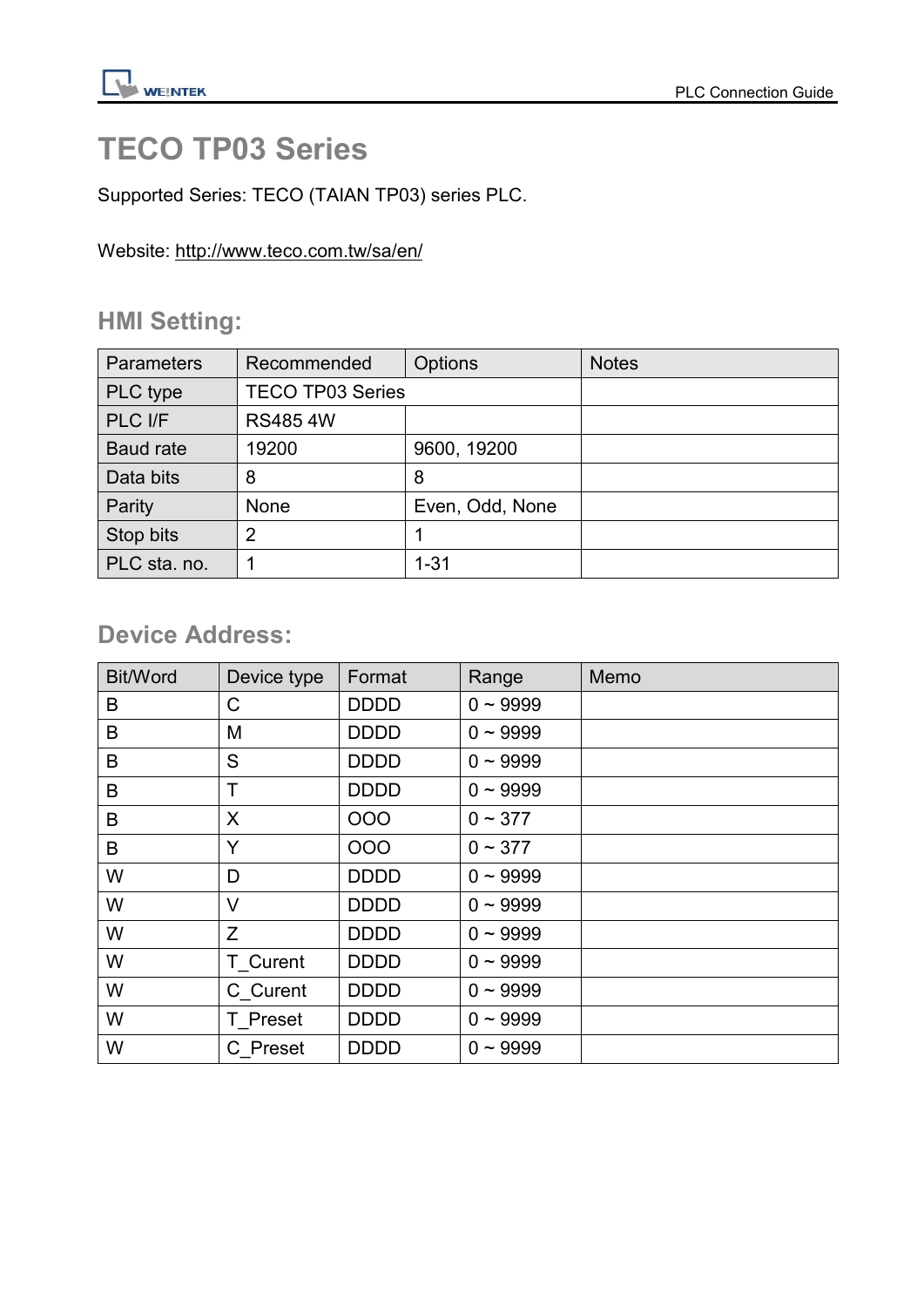

## Wiring Diagram:

### The following is the view from the soldering point of a cable.

#### eMT3000 series

| COM1 RS485 4W |  | RS485 4W 8P Mini-DIN |
|---------------|--|----------------------|
| 9P D-Sub Male |  | <b>Female socket</b> |
| 1 RX-         |  | 4 TX-                |
| $2 RX+$       |  | $7TX+$               |
| $3TX -$       |  | 1 RX-                |
| $4TX+$        |  | $2 RX+$              |
| 5 GND         |  | 3 GND                |

#### cMT/mTV series

| COM2 RS485 4W   |  | RS485 4W 8P Mini-DIN |
|-----------------|--|----------------------|
| 9P D-Sub Female |  | <b>Female socket</b> |
| 7 RX-           |  | 4 TX-                |
| $6 RX+$         |  | $7TX+$               |
| 9 TX-           |  | 1 RX-                |
| $8TX+$          |  | $2 RX+$              |
| 5 GND           |  | 3 GND                |

### MT8000iE/MT8000XE series except MT8050iE

| COM1 RS485 4W | <b>COM2 RS485 4W</b> | RS485 4W 8P Mini-DIN |
|---------------|----------------------|----------------------|
| 9P D-Sub Male | 9P D-Sub Male        | <b>Female socket</b> |
| 1 RX-         | 1 RX-                | $4TX -$              |
| $2 RX+$       | $2 RX+$              | $7TX+$               |
| $3TX -$       | $3TX -$              | 1 RX-                |
| $4TX+$        | $4TX+$               | $2 RX+$              |
| 5 GND         | 5 GND                | 3 GND                |

### MT6000/8000 series except MT6050i/MT8050i

| <b>COM1 RS485 4W</b> |  | RS485 4W 8P Mini-DIN |
|----------------------|--|----------------------|
| 9P D-Sub Male        |  | <b>Female socket</b> |
| 1 RX-                |  | $4TX -$              |
| $2$ RX+              |  | $7TX+$               |
| $3TX -$              |  | 1 RX-                |
| $4TX+$               |  | $2 RX+$              |
| 5 GND                |  | 3 GND                |